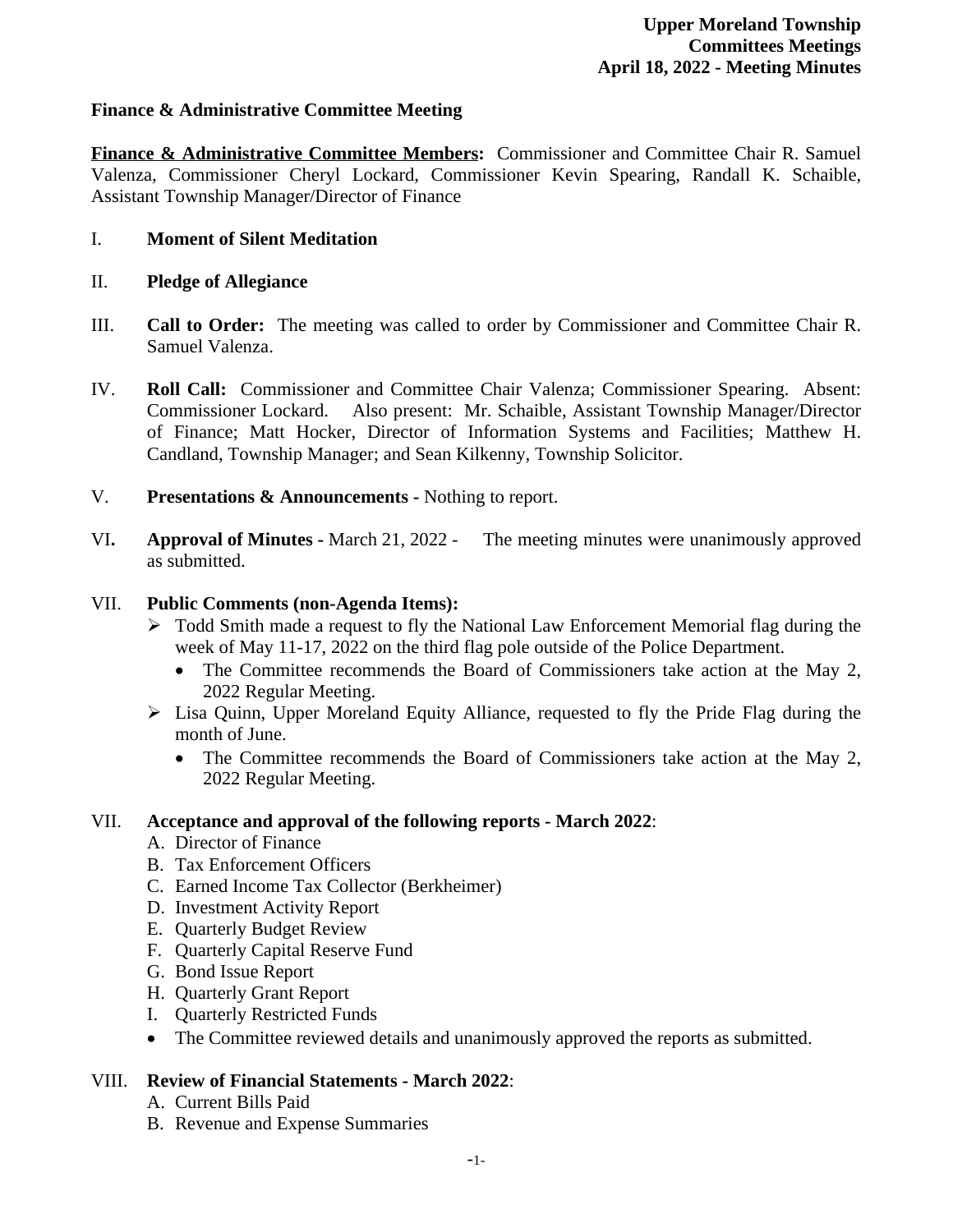• The Committee reviewed details and unanimously approved the reports as submitted.

### IX. **Personnel:**

A. Appointments/Reappointments:

- 1. The reappointment of Ken Hawthorn as a member on the **Police Pension Fund Committee** to serve a new three-year term to expire on March 13, 2025.
- 2. The reappointment of McMahon Associates, Inc. as the Township's Traffic Engineer
- The Committee reviewed details and recommends the Board of Commissioners take action on the above reappointments at the May 2, 2022 Regular Meeting.

#### A. Vacancy(ies):

- 1. On the **Advisory Planning Agency** to fill the Ward 3 vacancy left by Raymond Fox, Jr. and complete the remainder of the current two-year term that will expire on June 1, 2023.
- 2. On the **Advisory Planning Agency** to fill the Ward 2 vacancy left by Denis Hurley and complete the remainder of the current two-year term that will expire on June 1, 2022.
- 3. On the **Historical Commission** to fill the Realtor vacancy left by Robert Mathers and complete the remainder of the current term that will expire on December 31, 2023.
- 4. On the **Historical Commission** to fill an alternate position vacancy left by Renee Anderley and complete the remainder of the current term that will expire on December 31, 2024.
- 5. On the **Historical Commission** to fill an alternate position vacancy left by Michael Lovecchio and complete the remainder of the current term that will expire on December 31, 2024.
- 6. On the **Human Relations Commission** to fill the Voting vacancy left by Wesley Moy and complete the current term that will expire on December 31, 2024.
- 7. On the **Parks and Recreation Advisory Council** to fill the Ward 2 vacancy left by John Knauss and complete the remainder of the current term that will expire on August 4, 2022.
- 8. On the **Police and Fire Civil Service Commission** to fill an Alternate vacancy left by Jack Dunleavy, Sr. and complete the remainder of the current six-year term that will expire on August 7, 2023.
- 9. On the **Uniform Construction Code Local Appeals Board** to fill the Electrical Engineer Professional vacancy left by Thomas McLaughlin and complete the remainder of the current term that will expire on August 5, 2025.

## X. **Other Items:**

- A. Tax Assessment Appeal between the Township, the School District of Upper Moreland and the tax payer, Robert White and Carol White:
	- The Committee recommends the Board of Commissioners take action on the above reappointments at the May 2, 2022 Regular Meeting.

## VI. **Old Business:**

A. Township Building Renovations and Police Station Construction – Discussion of Finances:

- $\triangleright$  The Committee held a lengthy discussion about square footage, temporary relocation, options to exclude the Township building, ADA accessibility, costs, and probable constraints on future expenditures.
- $\triangleright$  Chief Block suggests acquiring costs for a stand-alone police station from KCBA